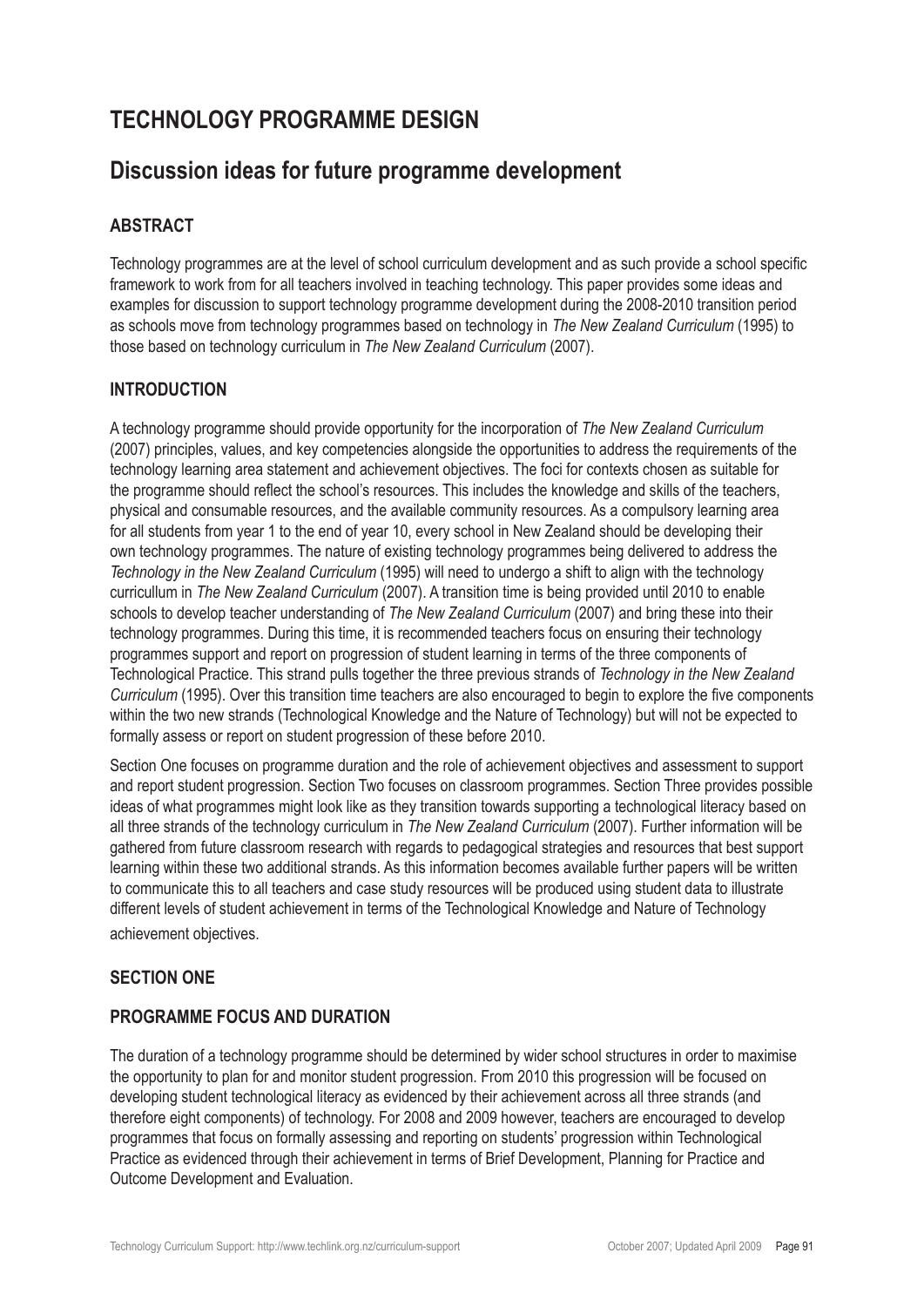Contexts should be identified at the school programme level to provide coherent and comprehensive opportunities to meet the purpose of the programme focus. The selection of contexts rests on a balance between providing students with variety and interest, and providing enough richness to sustain progression of learning both within and across components. Teacher interest, teacher and others' expertise and classroom resourcing should also be key factors in context selection to ensure learning experiences are informed and manageable.

Currently it is common for programmes in technology to be planned to cover a one or two-year time period. For example, in primary school a technology programme may be planned separately by syndicates – that is, the junior syndicate may plan to cover years 1 and 2, the middle syndicate to cover years 3 and 4, and the senior syndicate to cover year 5 and 6. Similarly, intermediate schools often plan a programme for their year 7 and 8 students, and junior secondary for their year 9 and 10 students. Senior secondary tend then to plan one-year programmes for year 11, year 12 and year 13. Recent work in technology suggests such planning is not helping students' overall progression in technology as the transition points within and between schools tend to be particularly disruptive to seamless learning in technology.

To address this, it is suggested that schools begin to increase the scope of their programmes to cover more year groups and to link to programmes that provide entry and exit points. For example, primary schools could look to plan a programme of learning that has a duration of six years (or eight in schools that cater for year 1-8). Secondary schools could look to plan their technology programme to cover five years (or seven in schools that cater for year 7-13) with multiple exit points for students from year 10 onwards to reflect the optional nature of technology at years 11, 12 and 13. Intermediate schools will continue to be bound to a two-year programme, however these programmes should be seen to link with programmes from both contributing and destination schools. Those schools who cater for students from years 1-13 could work towards a coherent 13-year programme.

The transition to planning programmes that are more conducive to providing students with a seamless technology education will need to be well supported by the development of shared teacher understandings of technology education, and the development of robust assessment and reporting mechanisms. Some strategies that can support the development of shared understandings include teachers being involved in ongoing discussions about technology generally, joint planning and team teaching, and internal moderation of student work. The development of professional learning communities within and across schools has many benefits including the establishment of common reporting mechanisms for student achievement that are effective and manageable.

An example of a school that has been exploring programme planning of lengthier duration Is available on Techlink at [Programme Planning.](http://www.techlink.org.nz/GIF-tech-education/beacon-practice/Teaching-Practice/BP608-programme-planning/index.htm)

#### **Achievement Objectives and Reporting**

Achievement objectives in technology have been developed for each component to provide a focus for progression within the programme. They also provide guidance to teachers for the development of a series of coherent learning experiences that could sit within the programme and may be organised into interlinking units of work. Achievement objectives require interpretation by teachers to plan for and deliver multiple-level teaching to address student learning needs within their technology programme. Levelled achievement objectives are not specific learning intentions. Achievement objectives are statements that need to be broken down by teachers into learning intentions to support the planning and delivery of learning experiences, formative assessment and for reporting purposes.

Formative assessment information gained by teachers throughout the learning experiences should provide a picture of student achievement in terms of the achievements objectives. As teachers develop a shared understanding of what student achievement looks like at each level, reporting mechanisms can be effectively developed to ensure this information, along with suggested next steps in learning, is communicated to students, caregivers and subsequent teachers within or across schools. Communicating this level of information is critical to ensure student learning is not disrupted by a change in school and/or teacher.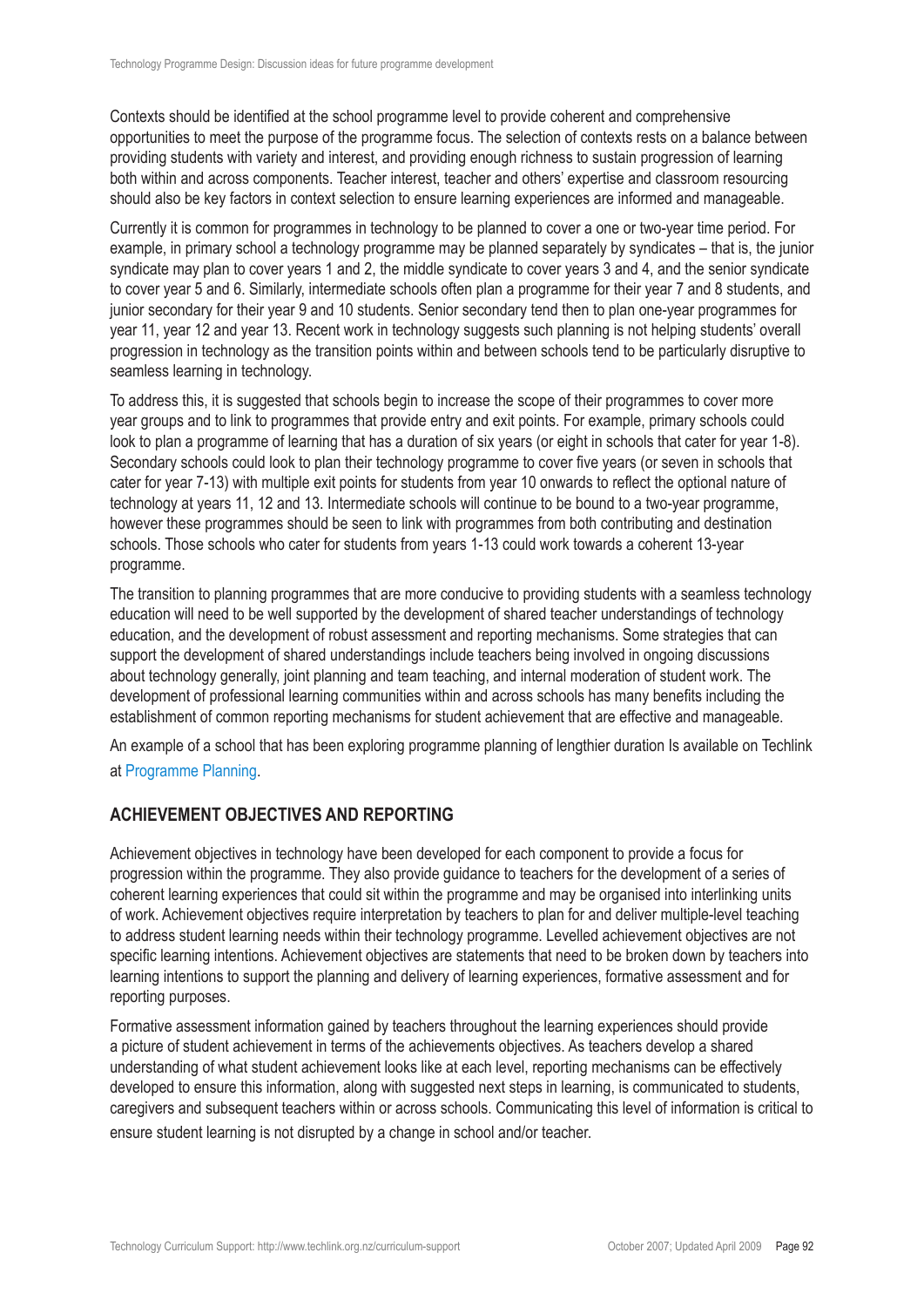### **Section Two**

#### **Learning Intentions**

Programmes of learning may include a varying number and range of contexts within which a series of coherent learning experiences will be developed. These may be organised as units and/or projects, however care should be taken to ensure such organisational structures are clearly interlinked to support the programme as a whole. The time allocated to learning experiences is determined by both the intended learning planned by the teacher, and student learning needs in relation to this learning focus. For example, a series of lessons may be planned whereby students disassemble a product developed locally, visit or are visited by a technologist involved in the product's development, and review their initial analysis in order to develop an understanding of brief development prior to developing their own brief for as part of their own technological practice.

When planning for 2008 and 2009, teachers are encouraged to develop learning experiences focused on one or more of the components from the technological practice strand, as well as any other knowledge and skills identified as 'key' to student learning. The identification of other knowledge and skills will be determined by the specific context selected and the nature of the student's technological practice. While some of these will be common across all students, others may vary between students as dependent on their needs.

Learning intentions can therefore be pre-determined by the teacher prior to the delivery of the learning experiences to ensure students have access to generic knowledge and practice that takes into account students' prior learning. However, during the delivery of learning experiences, opportunity should be left to develop negotiated learning intentions that are responsive to student technological practice, and additional specific contextualised learning needs and/or their interests that arise from the experiences offered.

As learning intentions represent the learning that the teacher has determined to be 'key' within the context, they provide the main focus for teacher interactions within the classroom. However, they do not represent all the learning experiences the context will provide. For example, when students are undertaking technological practice within a specific context they will clearly be increasing their capability and knowledge of all three of the components of technological practice. However, the 'focus' for teacher interaction, and therefore assessment and monitoring of student learning, may be on only one or two of these components. This will increasingly be the case as the five new components from the two additional strands become part of the school technology programme.

#### **Pedagogical Strategies**

All teaching in technology should be based on an understanding of students' current level of achievement and interest and an awareness of what their next learning steps should be. Pedagogical strategies that have been found to be particularly useful in supporting technological practice include:

- • Explanation and demonstration of skills and techniques followed by scaffolded opportunities for students to develop these themselves.
- Exploration of and free 'playing' with a wide range of materials.
- Demonstration of equipment use, followed by multiple opportunities for students to use the equipment safely for a range of appropriate purposes.
- Investigation of multiple perspectives underlying own and others' decision making.
- Research into current understandings of how things work.
- Analysis of past and contemporary technological developments.
- Technological product and system analysis.
- Open debate of personal ideas and contentious issues.
- Questioning (from teacher, peer and self) to encourage justification for decisions made.
- Introducing and revisiting concepts, skills and practices across a range of contexts to aid students develop more generic understandings.
- Explicit discussion of similarities and differences across contexts.

Learning environments which provide students with authentic tasks and the opportunity to interact with a range of people (for example, team teaching situations, outside 'experts', clients) have also been shown to increase motivation and raise the standard of the outcomes produced.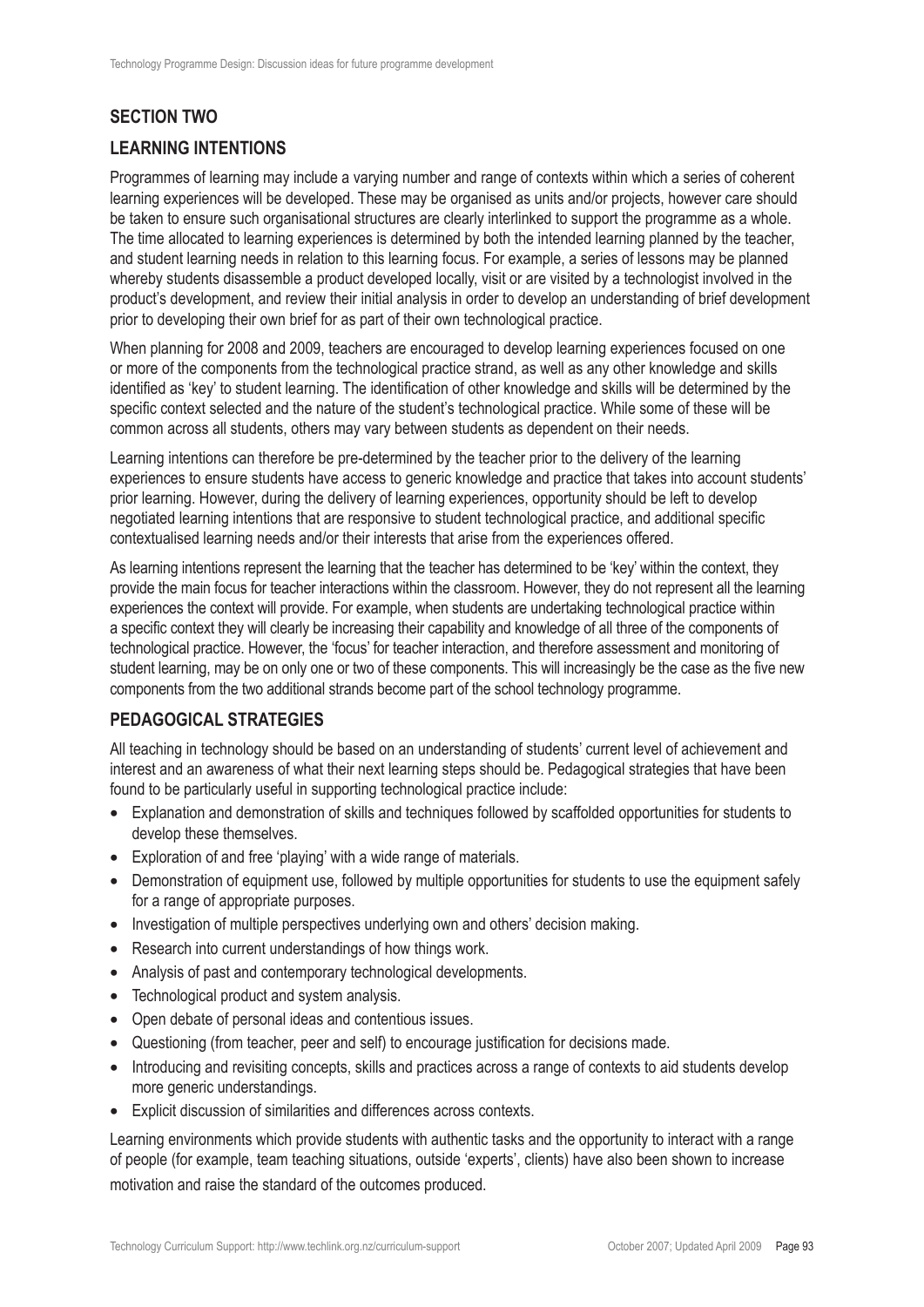#### **Section Three**

#### **Examples of programme change**

The following examples illustrate possible ideas for a year 3/4 and 9/10 programme. Figures 1a and 2a reflect how programmes may currently look as based on technological practice alone. Figures 1b and 2b reflect how these may change over the next two years of transition time. Figures 1c and 2c reflect possible future programmes once all three strands of the technology curriculum in *The New Zealand Curriculum* (2007) become features of the technology programme. These examples represent the shift to include the additional five components from the nature of technology and technological knowledge. As indicated earlier, teachers would also be encouraged to extend the programme duration to include year groups before and/or after as part of a more coherent programme that supports seamless learning in technology.

In these examples, the component-related learning intentions sit on the brown horizontal line. These represent the generic knowledge and practices inherent in the achievement objectives for technology that need to be progressed for all students as they develop their technological practice initially (as shown in Figures 1a, 1b, 2a and 2b), and later, their technological literacy (as shown in Figures 1c and 2c). In an attempt to keep the diagrams simple, Figures 1c and 2c show each of the components only once ('on the line'). However, it is expected these would be revisited in a range of contexts to support the progression of understandings and capabilities.

Those aspects that appear 'off the line' represent context specific knowledge and skills that might be identified as essential for students to know and/or be able to do in order to fully engage in the context. For the transition period the additional components are also shown 'off the line' to show they may be explored during this time but need not be focused on for progression and reporting purposes.

The context-specific knowledge and skills show a mix of technological knowledge and skills, as well as additional knowledge and skill that may come from other disciplines such as science, social science, mathematics. These will range in number according to the time available for each context and will be determined by the decisions teachers make about what they consider to be 'key' and the resources they have available. Therefore the examples provided are indicative suggestions only.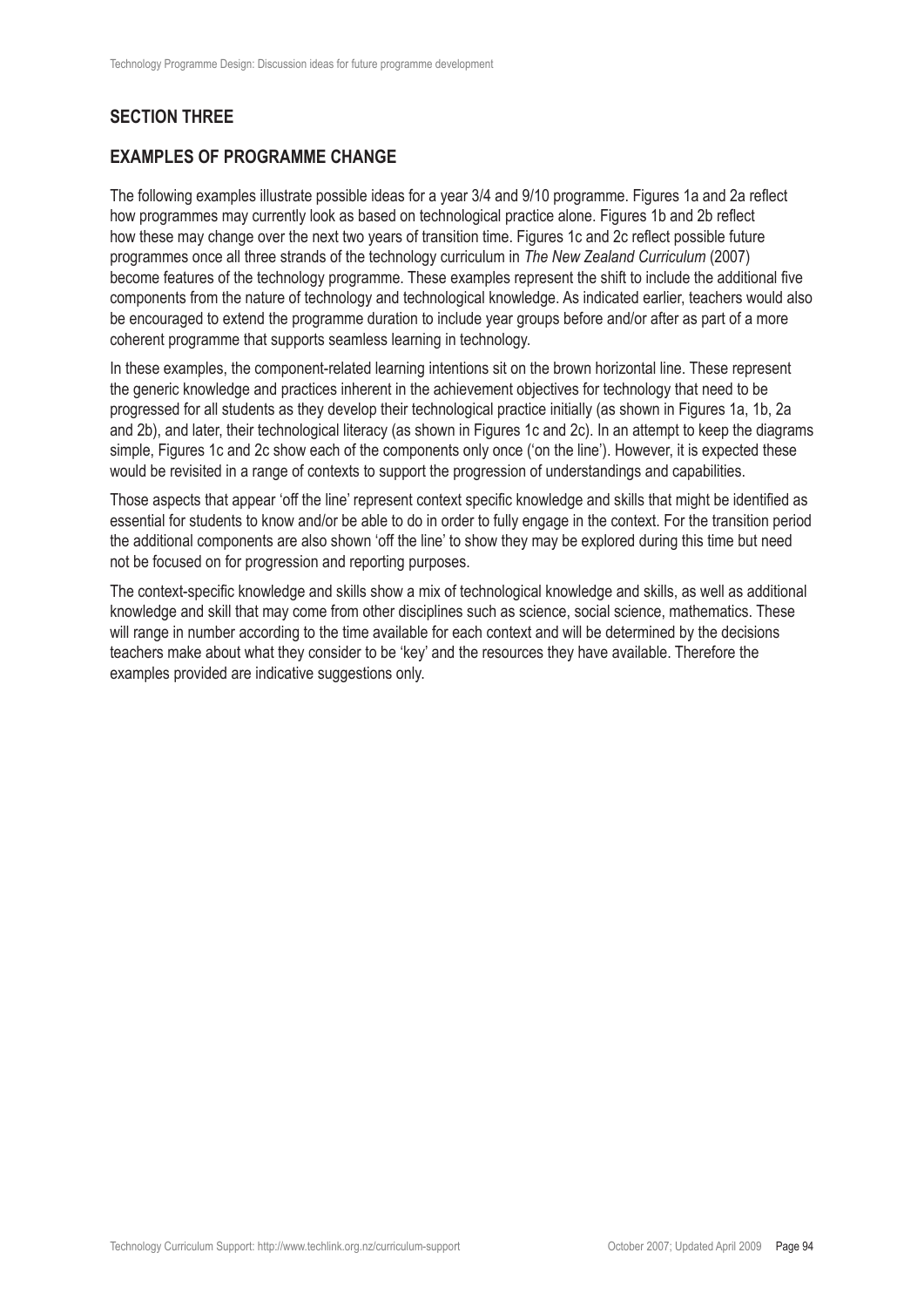Technology Programme Design: Discussion ideas for future programme development



Technology Curriculum Support: [http://www.techlink.org.nz/curriculum-support](http://www.techlink.org.nz/GIF-tech-education/beacon-practice/Teaching-Practice/BP608-programme-planning/index.htm) Curriculum Cotober 2007; Updated April 2009 Page 95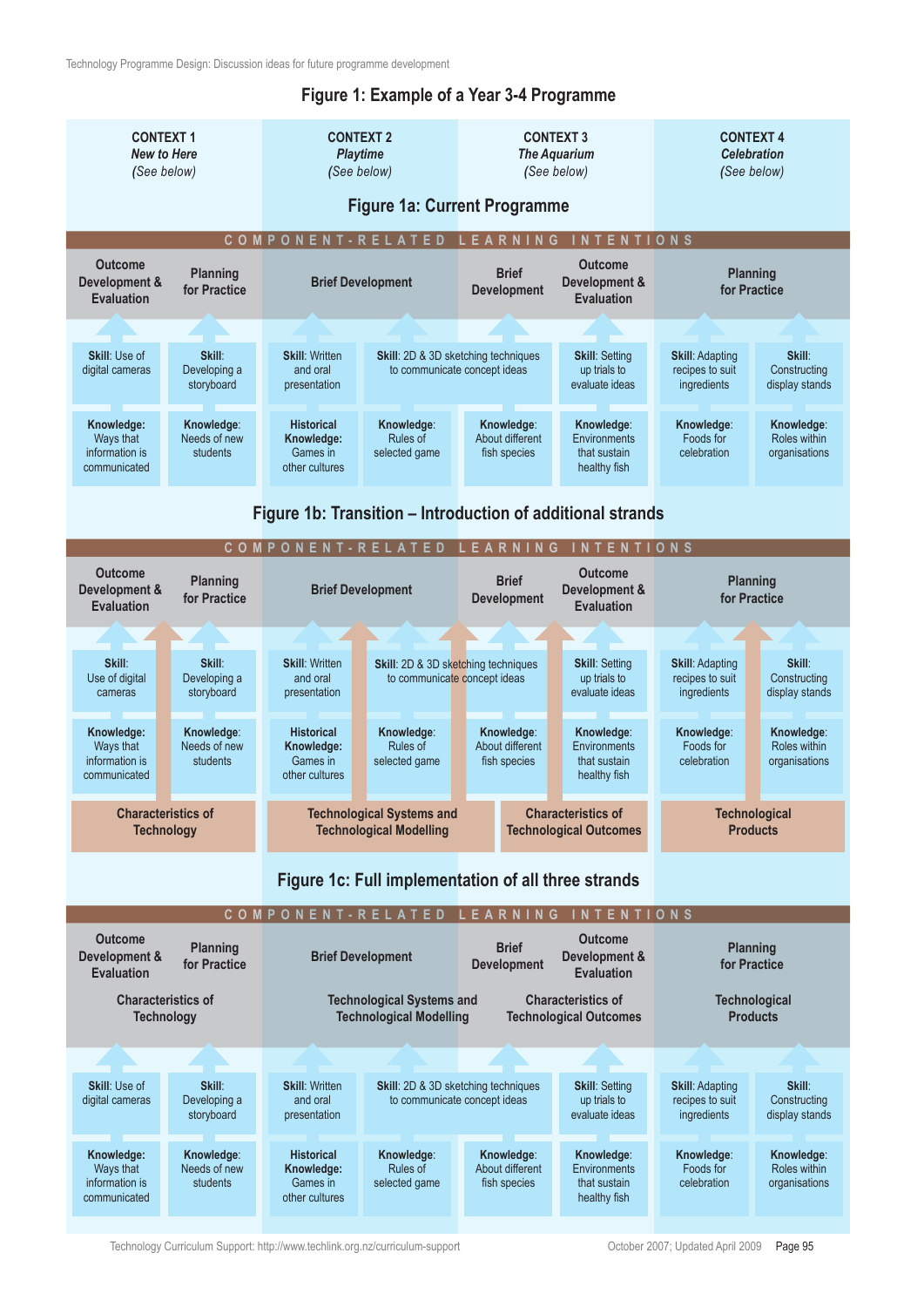Technology Programme Design: Discussion ideas for future programme development

#### **Figure 2: Example of a Year 9-10 Programme**



Technology Curriculum Support: [http://www.techlink.org.nz/curriculum-support](http://www.techlink.org.nz/GIF-tech-education/beacon-practice/Teaching-Practice/BP608-programme-planning/index.htm) October 2007; Updated April 2009 Page 96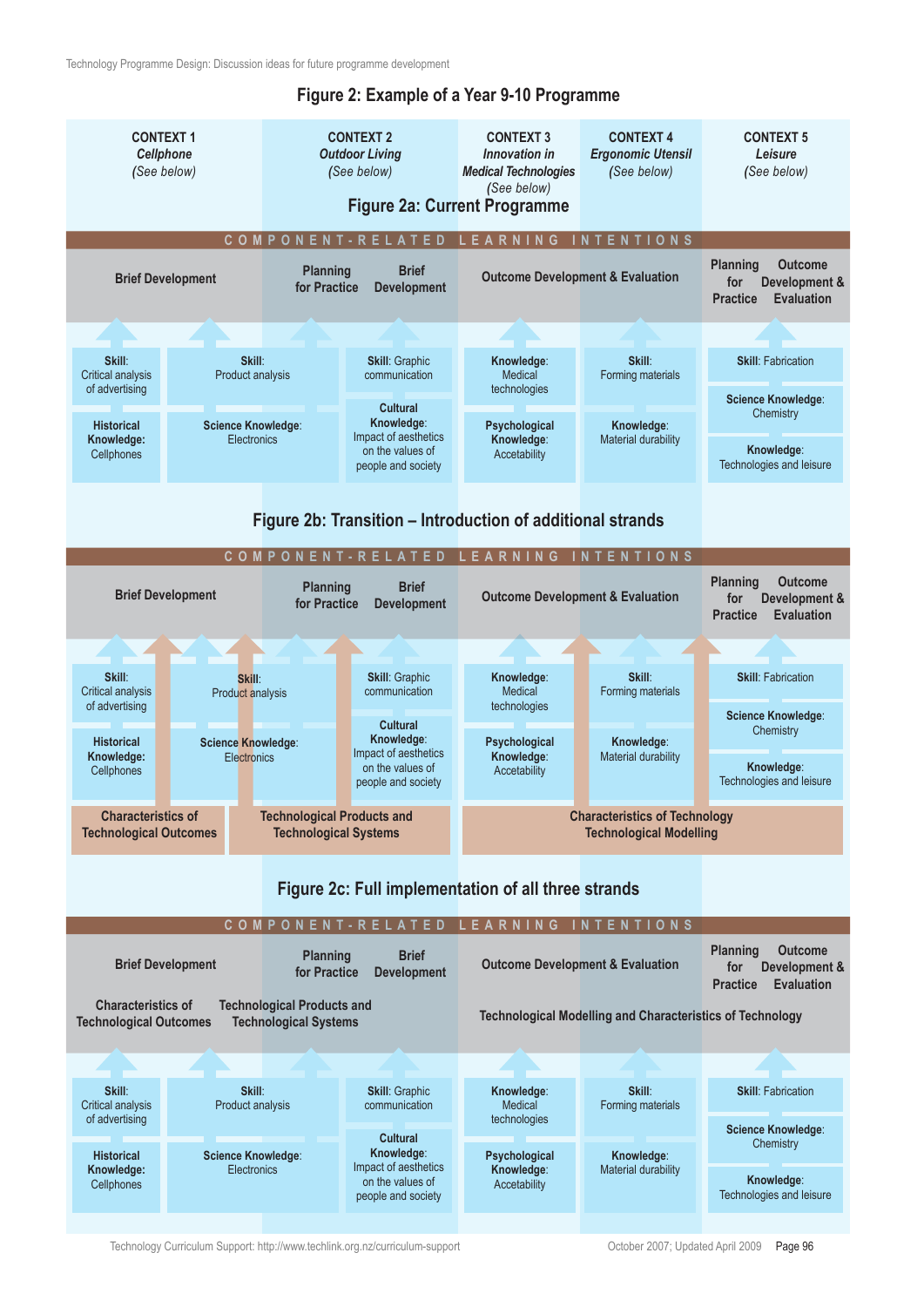#### **Contexts for Figures 1 and 2**

*Taken from Discussion Document: Design Ideas for Future Technology Programmes by Compton and Harwood, available at [www.tki.org.nz/r/nzcurriculum/draft-curriculum/technology\\_e.php](http://www.tki.org.nz/r/nzcurriculum/draft-curriculum/technology_e.php)*

#### **Figure 1: Example of Ideas for a Possible Year 3-4 Programme**

The first context, New to Here, provides opportunity for teachers to focus on two components as students undertake technological practice to develop an intranet page for students new to the school. The focus on outcome development and evaluation allows learning experiences to centre on students finding out what people new to their school need to know, and developing content (suggestions/pictures/maps) that can be put up in a user-friendly way for students with a range of reading abilities and English literacy capabilities. Exploring the use of multimedia as a means of effectively communicating to others also allows students to gain an understanding of how technology both reflects and changes society, as part of the characteristics of technology component.

The second context, Playtime, also relates to characteristics of technology by looking specifically at games – and how and why different games have developed in different cultures. The other component focused on in the second context is brief development. The inclusion of this component ensures students explore a range of ideas for an area outside their building, which has in the past been used for different ball games but is currently under-utilised. By accessing the views of the students in the middle school (for whom the area is designated), the students are able to develop an outline of the attributes any solution would need to have, taking into account resources available (including money and time), and issues such as safety and pedestrian flow. The outcome of this technological practice may not necessarily result in the completion of the area given time and money constraints. However, it should allow for future completion through an oral and written presentation of a collective brief to the Parent Teacher Association (PTA) as based on the students experimenting with materials and trialing of ideas. This may include the use of a range of modelling techniques, for example, scale 3D models, computer simulations, perspective landscape drawings etc.

The third context picks up on a newly acquired aquarium for the classroom, and includes a focus on three components. The students focus on technological systems as they explore the relationship between the inputs, transformation, and outputs of the water filtration system needed to keep their fish healthy. As part of this context the students will develop science understandings in order to identify fish that can co-habit and that will survive best in a simple cold water aquarium. The students are encouraged to explore the characteristics of technological outcomes in general, and select appropriate 'toys' for the selected fish as based on an understanding of their material and functional nature. A focus on technological modelling is also included whereby students explore functional modelling to evaluate the potential impact of adding different 'toys' and other non-technological additions (rocks/plants) to the aquarium before physically adding them – thereby addressing ethical concerns with regards to care of their fish. Once satisfied that their selected toys for the aquarium will not impact on the health of the fish, the students explore how the selected products can be trialed in the aquarium to see how the fish interact with them as part of their overall environment, and how they serve to enhance the aesthetic value of the aquarium. From this basis, the students can then set up their new aquarium in the classroom from an informed basis and make plans to ensure it is maintained as a suitable environment for their fish.

The final context, Celebration, recognises the importance of valuing achievement and provides opportunity for students to plan an afternoon to share their achievements over the year with parents. A focus on planning for practice provides opportunity for the students to plan the event efficiently, allocating roles to themselves and helpers as appropriate. The event also provides opportunity for students to work to a set deadline. A key part of the celebration will be the inclusion of a display of work and an afternoon tea. Gaining an understanding of this context's second component, technological products (in terms of both food products and display stands), will aid the students in ensuring their planning identifies appropriate resources to make the afternoon a safe, enjoyable, and successful occasion.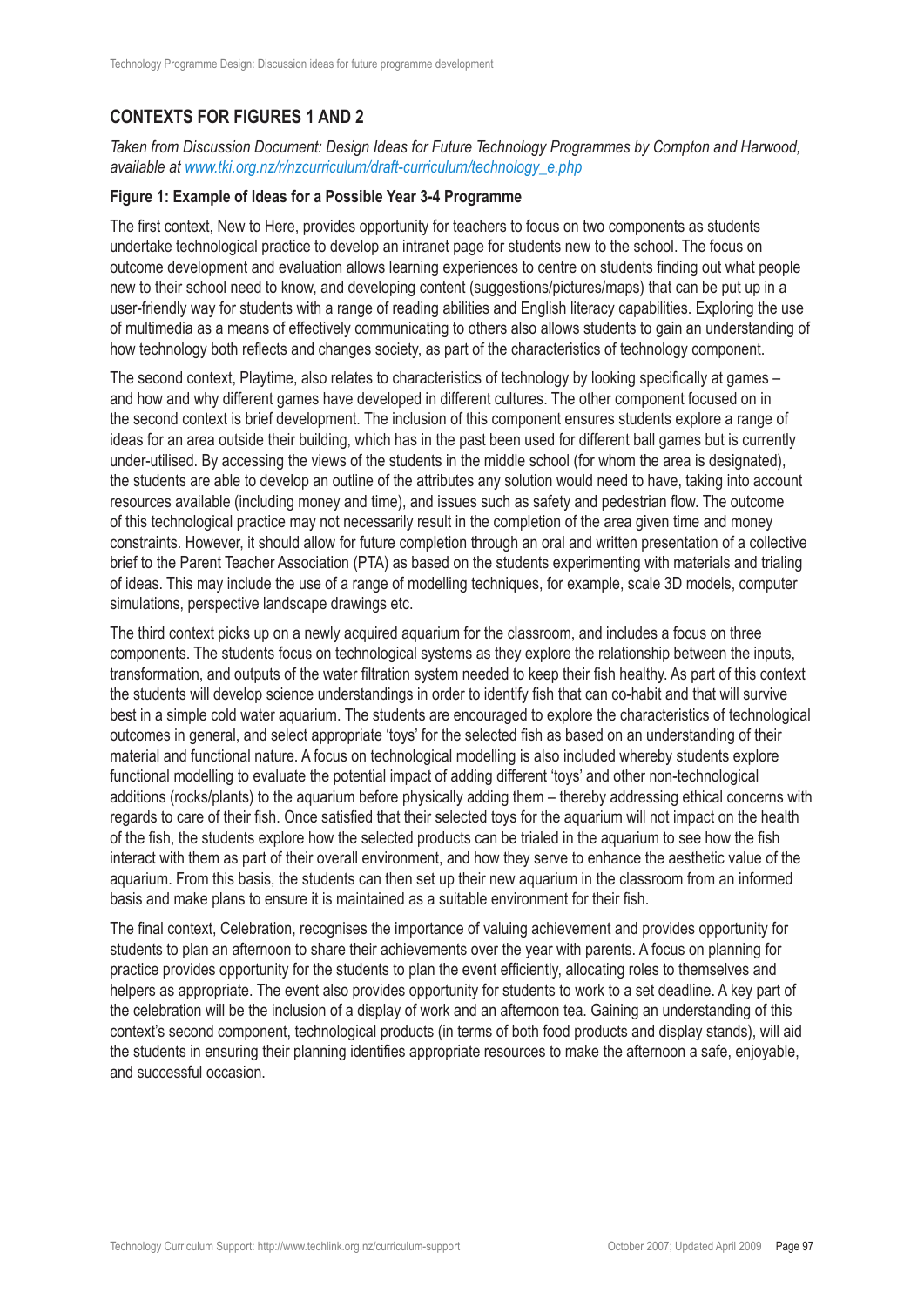#### **Figure 2: Example of Ideas for a Possible Year 9-10 Programme**

The first context, the Cell phone, provides opportunity for teachers to focus on three components. The characteristics of technological outcomes focus allows students to explore the concept of malfunction and develop their understanding that technological outcomes are 'fit for purpose' in terms of time and context. The context provides opportunity for students to gain technological knowledge about the component technological products, specifically about how technological products can be recognised by the relationship between their material and functional properties. The context also allows for an exploration of technological systems – both those internal to the cell phone as a product, and the wider communicative technological system of which the cell phone is a system 'component'. The rapidly changing nature of the cell phone makes this a rich context for such learning, as does the marketing aspects (for example, when do 'opportunities' become perceived as 'needs'), which are also explored as part of developing skills of critical analysis of advertising. All these understandings will provide a good basis for the students as they undertake their own technological practice within the next learning context.

The second context, Outdoor Living, includes a focus on two components. Focusing on brief development provides students with an opportunity to design and develop conceptual ideas for outdoor lighting to address a specific stakeholder need. To ensure that students possess knowledge that will enable them to effectively address this need and develop appropriate specifications, the component of technological systems is revisited, with a specific emphasis on the science knowledge underpinning lighting systems. The context also allows for negotiated learning experiences that centre on students' development and awareness of how the culture of a community both influences and validates what is aesthetically and functionally acceptable.

In order to enable students to communicate and test their conceptual ideas for lighting, a learning experience that focuses on skills in graphic communication has also been identified as essential for this group of students. This will enable them to gain effective feedback from stakeholders to further develop their brief, and undertake the subsequent development work to create an appropriate outdoor living environment for their stakeholder.

The third context, Innovation in Medical Technologies, allows teachers to focus learning on the component characteristics of technology. Such learning experiences enable students to develop an understanding of how technological developments enable human possibilities to be expanded, and why technology must draw knowledge from a wide range of disciplines. Psychological knowledge of people's views of risk and its link to acceptability is identified as a 'key' knowledge to assist students to work in this context, along with the need for students to develop skills in identifying all stakeholders (direct and indirect, current and future) associated with innovations. Students will draw from these understandings in order to generate their own designs for new or modified utensils, as they develop these for trialing in context four.

Context four, Ergonomic Utensils, provides opportunity for students to gain an understanding of technological modelling as they undertake technological practice to develop an ergonomic utensil for an identified purpose. Learning experiences supporting this component focus on developing student knowledge about how functional modelling contributes to the development of design concepts, through enabling evidence to be gathered to inform decision making specifically around feasibility. Exploring a wide range of similar products will provide key experiences for students, with prototyping being focused on in this exploration. This will allow students to explore the success or otherwise of pre-realisation predictions that were formed as a result of earlier functional modelling, and to analyse if prototype modelling of the utensils resulted in the need for subsequent changes. This will in turn inform their own trialing of prototype utensils when evaluating their utensils ergonomic features. A focus on the skills of forming materials will provide students with the opportunity to extend their knowledge of how materials can be shaped and allow them to develop a range of techniques for shaping different materials. Knowledge of material durability as linked to repetitive use and environmental factors is also identified as a focus key within this context. Both this knowledge, and the previous skills focus, will allow students to make informed selections of materials and techniques in the development of their own utensil.

The final context, Leisure, contains two components – planning for practice and outcome development and evaluation. The inclusion of these two components provides teachers with the opportunity to focus learning experiences on ensuring students develop an outcome that addresses an identified need or opportunity to do with a leisure activity. Learning experiences for the planning for practice component focus on students analysing